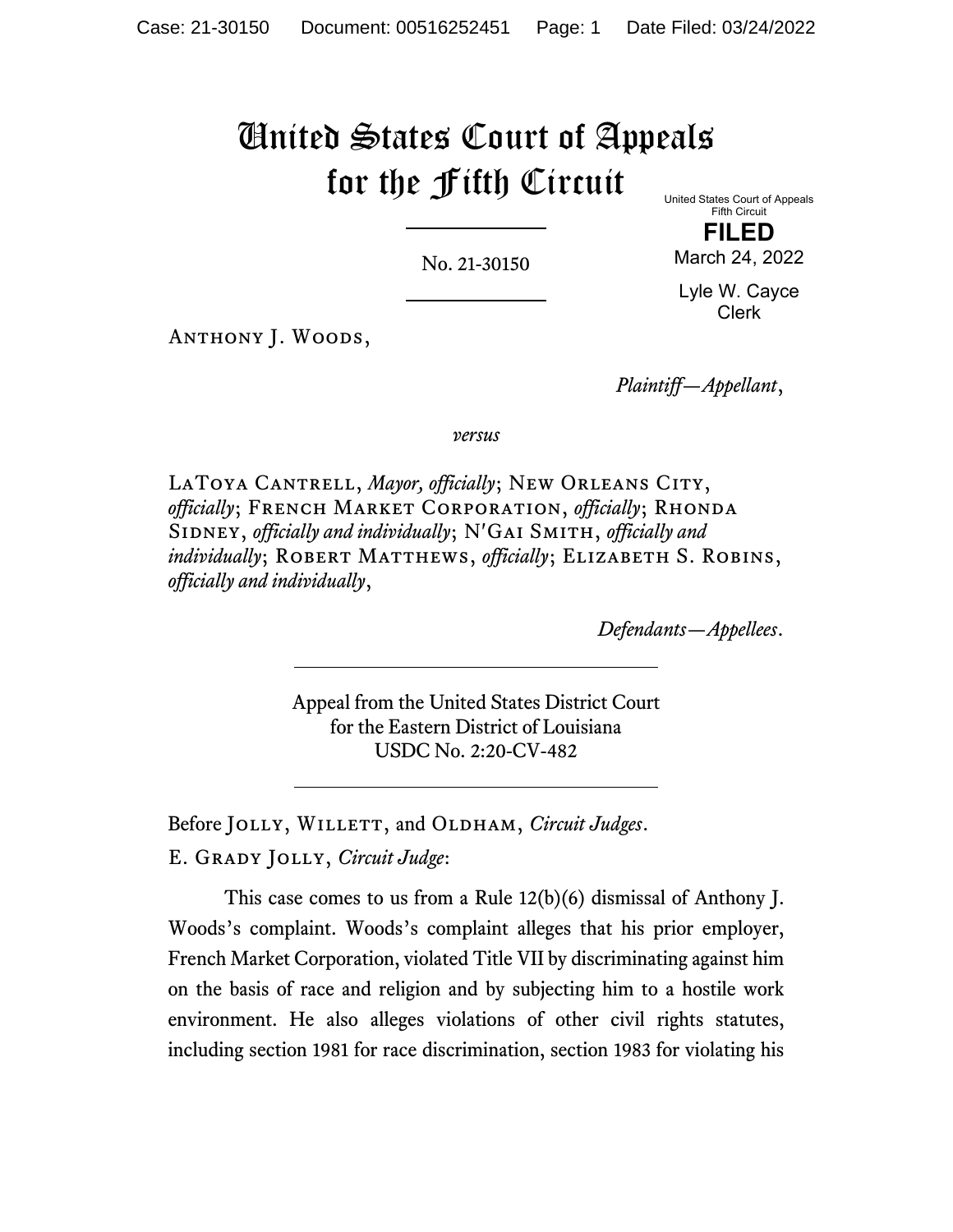## No. 21-30150

First Amendment right to speech and Fourteenth Amendment right to due process, and section 1985 for conspiracy to violate his civil rights. Most of the claims Woods alleged are conclusory and cannot support any cognizable, triable claim.

Liberally construing Woods's *pro se* appeal, Woods raises many of the same issues that he alleges in his complaint, and it is certainly true that his complaint is extensive. But it is also true that the district court issued a detailed Order and Reasons of forty-four pages responding to each claim, which we have carefully examined. We can find no reversible error in the district court's Order and Reasons, except in one respect: the hostile work environment claim.

For his hostile work environment claim, Woods's complaint specifically alleges that in the presence of other employees, Woods's supervisor, N'Gai Smith, a person of Hispanic descent, directly called him a "Lazy Monkey  $A_1 N_2$  $A_1 N_2$  $A_1 N_2$ ."<sup>1</sup> This allegation is specific, and unlike the majority of Woods's other allegations, non-conclusory. The district court dismissed Woods's hostile work environment claim because "a single utterance of a racial epithet, despicable as it is, cannot support a hostile work environment claim."

We think that the district court erred in this one respect. It is true that this court has indicated that a single instance of a racial epithet does not, in itself, support a claim of hostile work environment. *See, e.g.*, *Mosley v. Marion Cnty.*, 111 F. App'x 726, 728 (5th Cir. 2004) (per curiam) (finding no hostile work environment despite three incidents involving a racial slur). We have further said, however, that "[u]nder the totality of the circumstances test, a single incident of harassment, if sufficiently severe, [can] give rise to a viable

<span id="page-1-0"></span><sup>&</sup>lt;sup>1</sup> The racial epithet is not further spelled out anywhere in the record.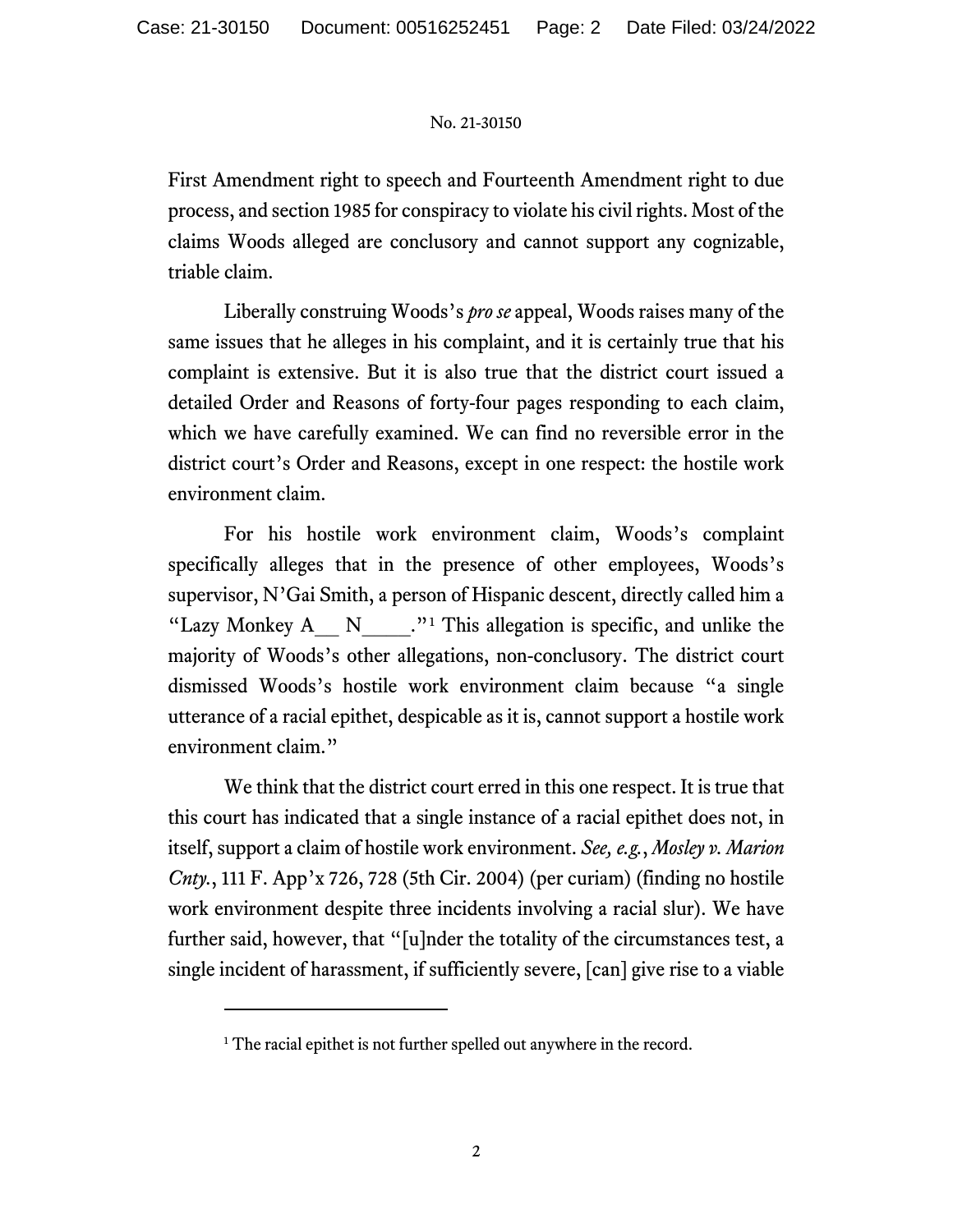## No. 21-30150

Title VII claim." *See, e.g.*, *EEOC v. WC&M Enters., Inc.*, 496 F.3d 393, 400 (5th Cir. 2007).

As other circuits have recognized, "[p]erhaps no single act can more quickly 'alter the conditions of employment and create an abusive working environment' than the use of an unambiguously racial epithet such as  $[the N$ word] by a supervisor in the presence of his subordinates." *Rodgers v. Western-Southern Life Ins. Co.*, 12 F.3d 668, 675 (7th Cir. 1993) (quoting *Meritor Sav. Bank, FSB v. Vinson*, 477 U.S. 57, 67 (1986)); *see also Alston v. Town of Brookline,* 997 F.3d 23, 47 (1st Cir. 2021); *Boyer-Liberto v. Fontainebleau Corp*., 786 F.3d 264, 280 (4th Cir. 2015); *Ellis v. Houston*, 742 F.3d 307, 325-26 (8th Cir. 2014); *Ayissi-Etoh v. Fannie Mae*, 712 F.3d 572, 577 (D.C. Cir. 2013) (per curiam); *Rivera v. Rochester Genesee Reg'l Transp. Auth.*, 743 F.3d 11, 24 (2d Cir. 2014); *McGinest v. GTE Serv.*, 360 F.3d 1103, 1116 (9th Cir. 2004). The N-word has been further described as "a term that sums up . . . all the bitter years of insult and struggle in America, [a] pure anathema to African-Americans, [and] probably the most offensive word in English." *Ayissi-Etoh*, 712 F.3d at 580 (Kavanaugh, J., concurring) (citations omitted).

The incident Woods has pleaded—that his supervisor directly called him a "Lazy Monkey A\_ N\_\_\_\_" in front of his fellow employees—states an actionable claim of hostile work environment. *Ayissi-Etoh*, 712 F.3d at 580 (Kavanaugh, J., concurring) ("[I]n my view, being called the n-word by a supervisor—as [plaintiff] alleges happened to him—suffices by itself to establish a racially hostile work environment."). Furthermore, if supported with adequate proof, Woods could be entitled to emotional and other damages that have been alleged. *See* 42 U.S.C. § 1981a (allowing compensatory damages, including for "emotional pain" and "mental anguish," and punitive damages for certain claims brought under the civil rights statutes); *see also Henry v. Corpcar Servs. Hous., Ltd.*, 625 F. App'x 607,